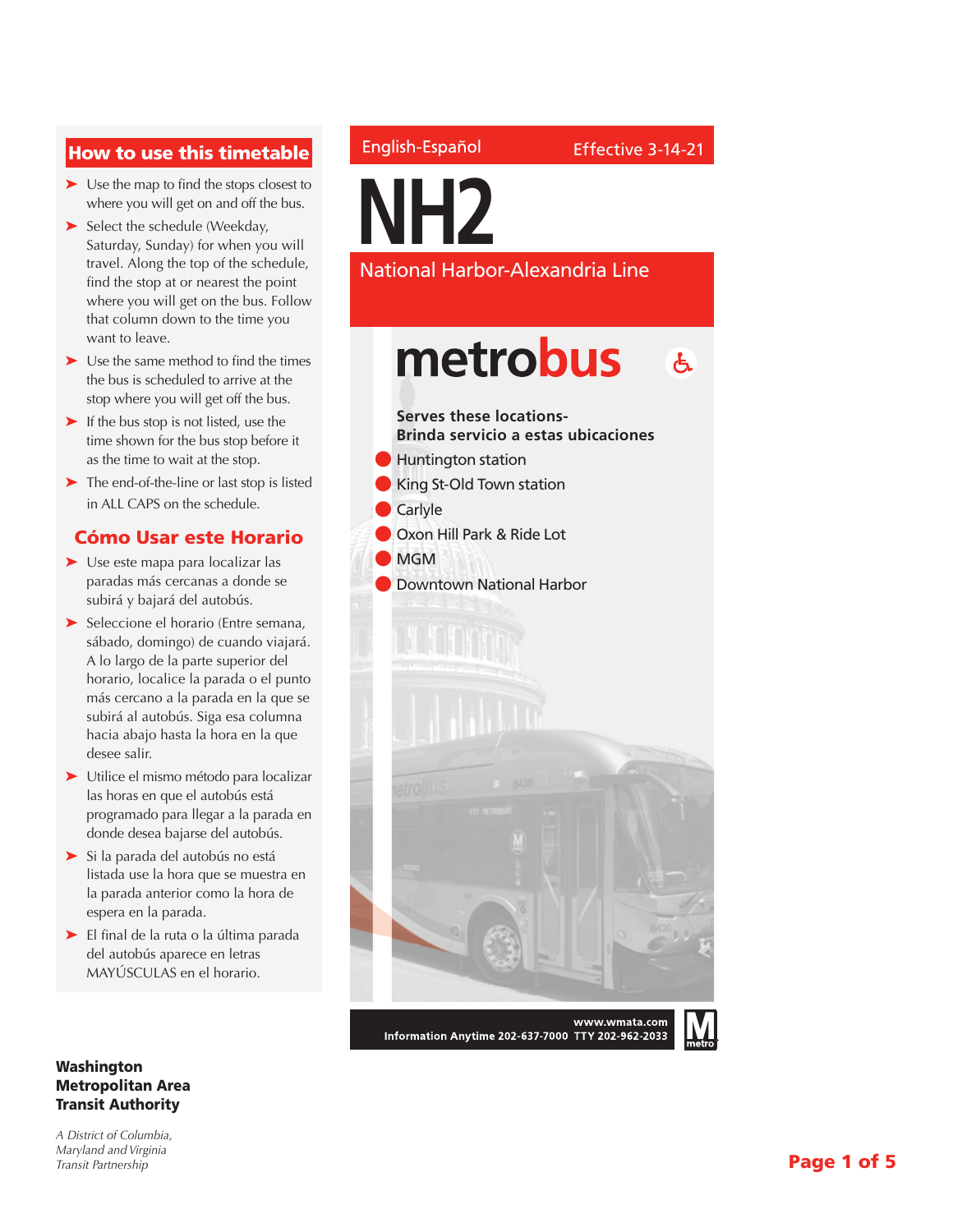

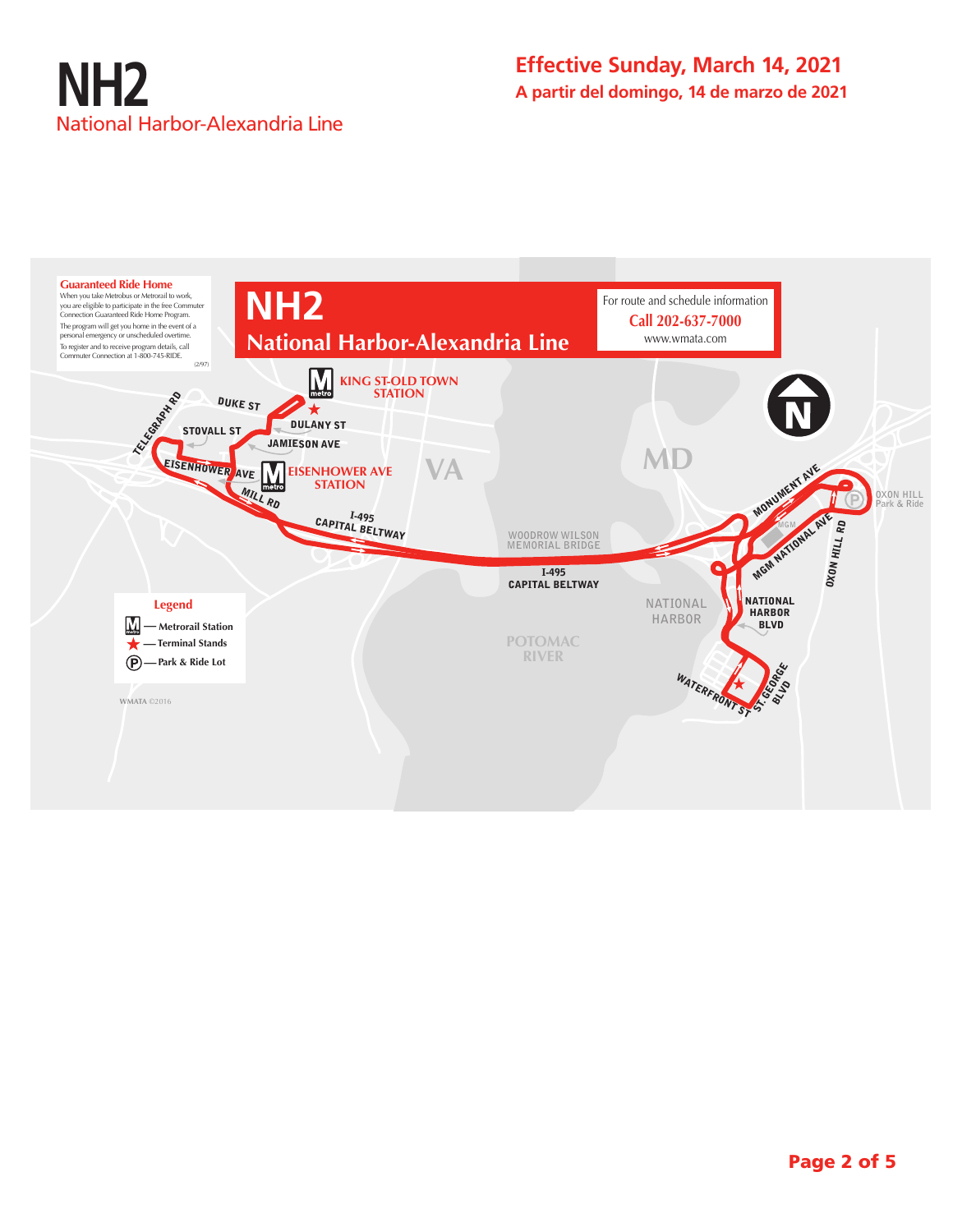

### **• Westbound to King St-Old Town**

Monday thru Friday – De Lunes a viernes

|                 | St. George Blvd.                        |             | <b>KING ST-</b> |
|-----------------|-----------------------------------------|-------------|-----------------|
|                 | &                                       | Oxon Hill   | <b>OLD TOWN</b> |
| Route           | <b>Waterfront St.</b>                   | Park & Ride |                 |
| Number          | (National Harbor)                       | Lot         | М               |
|                 | <b>AM Service - Servicio matutino</b>   |             |                 |
| NH <sub>2</sub> | 5:05                                    | 5:11        | 5:27            |
| NH <sub>2</sub> | 5:35                                    | 5:41        | 5:57            |
| NH <sub>2</sub> | 6:05                                    | 6:11        | 6:27            |
| NH <sub>2</sub> | 6:35                                    | 6:41        | 6:57            |
| NH <sub>2</sub> | 7:05                                    | 7:11        | 7:31            |
| NH <sub>2</sub> | 7:35                                    | 7:41        | 8:01            |
| NH <sub>2</sub> | 8:05                                    | 8:11        | 8:31            |
| NH <sub>2</sub> | 8:35                                    | 8:41        | 9:01            |
| NH <sub>2</sub> | 9:05                                    | 9:11        | 9:31            |
| NH <sub>2</sub> | 9:35                                    | 9:41        | 9:57            |
| NH <sub>2</sub> | 10:05                                   | 10:11       | 10:27           |
| NH <sub>2</sub> | 10:35                                   | 10:41       | 10:57           |
| NH <sub>2</sub> | 11:05                                   | 11:11       | 11:27           |
| NH <sub>2</sub> | 11:35                                   | 11:41       | 11:57           |
|                 | <b>PM Service - Servicio vespertino</b> |             |                 |
| NH <sub>2</sub> | 12:05                                   | 12:11       | 12:27           |
| NH <sub>2</sub> | 12:35                                   | 12:41       | 12:57           |
| NH <sub>2</sub> | 1:05                                    | 1:11        | 1:27            |
| NH <sub>2</sub> | 1:35                                    | 1:41        | 1:57            |
| NH <sub>2</sub> | 2:05                                    | 2:12        | 2:30            |
| NH <sub>2</sub> | 2:35                                    | 2:42        | 3:00            |
| NH <sub>2</sub> | 3:05                                    | 3:12        | 3:30            |
| NH <sub>2</sub> | 3:35                                    | 3:42        | 4:00            |
| NH <sub>2</sub> | 4:05                                    | 4:12        | 4:30            |
| NH <sub>2</sub> | 4:35                                    | 4:42        | 5:00            |
| NH <sub>2</sub> | 5:05                                    | 5:12        | 5:30            |
| NH <sub>2</sub> | 5:35                                    | 5:42        | 6:00            |
| NH <sub>2</sub> | 6:05                                    | 6:12        | 6:30            |
| NH <sub>2</sub> | 6:35                                    | 6:41        | 6:57            |
| NH <sub>2</sub> | 7:05                                    | 7:11        | 7:27            |
| NH <sub>2</sub> | 7:35                                    | 7:41        | 7:57            |
| NH <sub>2</sub> | 8:05                                    | 8:11        | 8:27            |
| NH <sub>2</sub> | 8:35                                    | 8:41        | 8:57            |
| NH <sub>2</sub> | 9:05                                    | 9:11        | 9:27            |
| NH <sub>2</sub> | 9:35                                    | 9:41        | 9:57            |
| NH <sub>2</sub> | 10:05                                   | 10:11       | 10:27           |
| NH <sub>2</sub> | 10:35                                   | 10:41       | 10:57           |
| NH <sub>2</sub> | 11:05                                   | 11:11       | 11:27           |
| NH <sub>2</sub> | 11:35                                   | 11:41       | 11:57           |

### **Eastbound to National Harbor**

#### Monday thru Friday – De Lunes a viernes

|                        |                                         |                                 | St. George Blvd.                                          |
|------------------------|-----------------------------------------|---------------------------------|-----------------------------------------------------------|
| Route<br><b>Number</b> | <b>King St-Old Town</b><br>М            | Oxon Hill<br>Park & Ride<br>Lot | &<br><b>Waterfront St.</b><br>(NATIONAL<br><b>HARBOR)</b> |
|                        | AM Service — Servicio matutino          |                                 |                                                           |
| NH <sub>2</sub>        | 6:05                                    | 6:19                            | 6:25                                                      |
| NH <sub>2</sub>        | 6:35                                    | 6:49                            | 6:55                                                      |
| NH <sub>2</sub>        | 7:05                                    | 7:19                            | 7:25                                                      |
| NH <sub>2</sub>        | 7:35                                    | 7:49                            | 7:55                                                      |
| NH <sub>2</sub>        | 8:05                                    | 8:19                            | 8:25                                                      |
| NH <sub>2</sub>        | 8:35                                    | 8:49                            | 8:55                                                      |
| NH <sub>2</sub>        | 9:05                                    | 9:19                            | 9:25                                                      |
| NH <sub>2</sub>        | 9:35                                    | 9:49                            | 9:55                                                      |
| NH <sub>2</sub>        | 10:05                                   | 10:19                           | 10:25                                                     |
| NH <sub>2</sub>        | 10:35                                   | 10:49                           | 10:55                                                     |
| NH <sub>2</sub>        | 11:05                                   | 11:19                           | 11:25                                                     |
| NH <sub>2</sub>        | 11:35                                   | 11:49                           | 11:55                                                     |
|                        | <b>PM Service - Servicio vespertino</b> |                                 |                                                           |
| NH <sub>2</sub>        | 12:05                                   | 12:19                           | 12:25                                                     |
| NH <sub>2</sub>        | 12:35                                   | 12:49                           | 12:55                                                     |
| NH <sub>2</sub>        | 1:05                                    | 1:19                            | 1:25                                                      |
| NH <sub>2</sub>        | 1:35                                    | 1:49                            | 1:55                                                      |
| NH <sub>2</sub>        | 2:05                                    | 2:19                            | 2:25                                                      |
| NH <sub>2</sub>        | 2:35                                    | 2:51                            | 2:57                                                      |
| NH <sub>2</sub>        | 3:05                                    | 3:21                            | 3:27                                                      |
| NH <sub>2</sub>        | 3:35                                    | 3:51                            | 3:57                                                      |
| NH <sub>2</sub>        | 4:05                                    | 4:21                            | 4:27                                                      |
| NH <sub>2</sub>        | 4:35                                    | 4:51                            | 4:57                                                      |
| NH <sub>2</sub>        | 5:05                                    | 5:21                            | 5:27                                                      |
| NH <sub>2</sub>        | 5:35                                    | 5:51                            | 5:57                                                      |
| NH <sub>2</sub>        | 6:05                                    | 6:21                            | 6:27                                                      |
| NH <sub>2</sub>        | 6:35                                    | 6:51                            | 6:57                                                      |
| NH <sub>2</sub>        | 7:05                                    | 7:19                            | 7:25                                                      |
| NH <sub>2</sub>        | 7:35                                    | 7:49                            | 7:55                                                      |
| NH <sub>2</sub>        | 8:05                                    | 8:19                            | 8:25                                                      |
| NH <sub>2</sub>        | 8:35                                    | 8:49                            | 8:55                                                      |
| NH <sub>2</sub>        | 9:05                                    | 9:19                            | 9:25                                                      |
| NH <sub>2</sub>        | 9:35                                    | 9:49                            | 9:55                                                      |
| NH <sub>2</sub>        | 10:05                                   | 10:19                           | 10:25                                                     |
| NH <sub>2</sub>        | 10:35                                   | 10:49                           | 10:55                                                     |
| NH <sub>2</sub>        | 11:05                                   | 11:19                           | 11:25                                                     |
| NH <sub>2</sub>        | 11:35                                   | 11:49                           | 11:55                                                     |

*On five Federal holidays, Juneteenth, Columbus Day, Veterans' Day, Martin Luther King, Jr. Day, and Presidents' Day, the Saturday schedule will be in effect.*

*Metrobus proveerá servicio con horario de sábado durante los cinco días festivos de Juneteenth, Columbus Day, Veterans Day, Martin Luther King Jr. Day, y Presidents' Day.*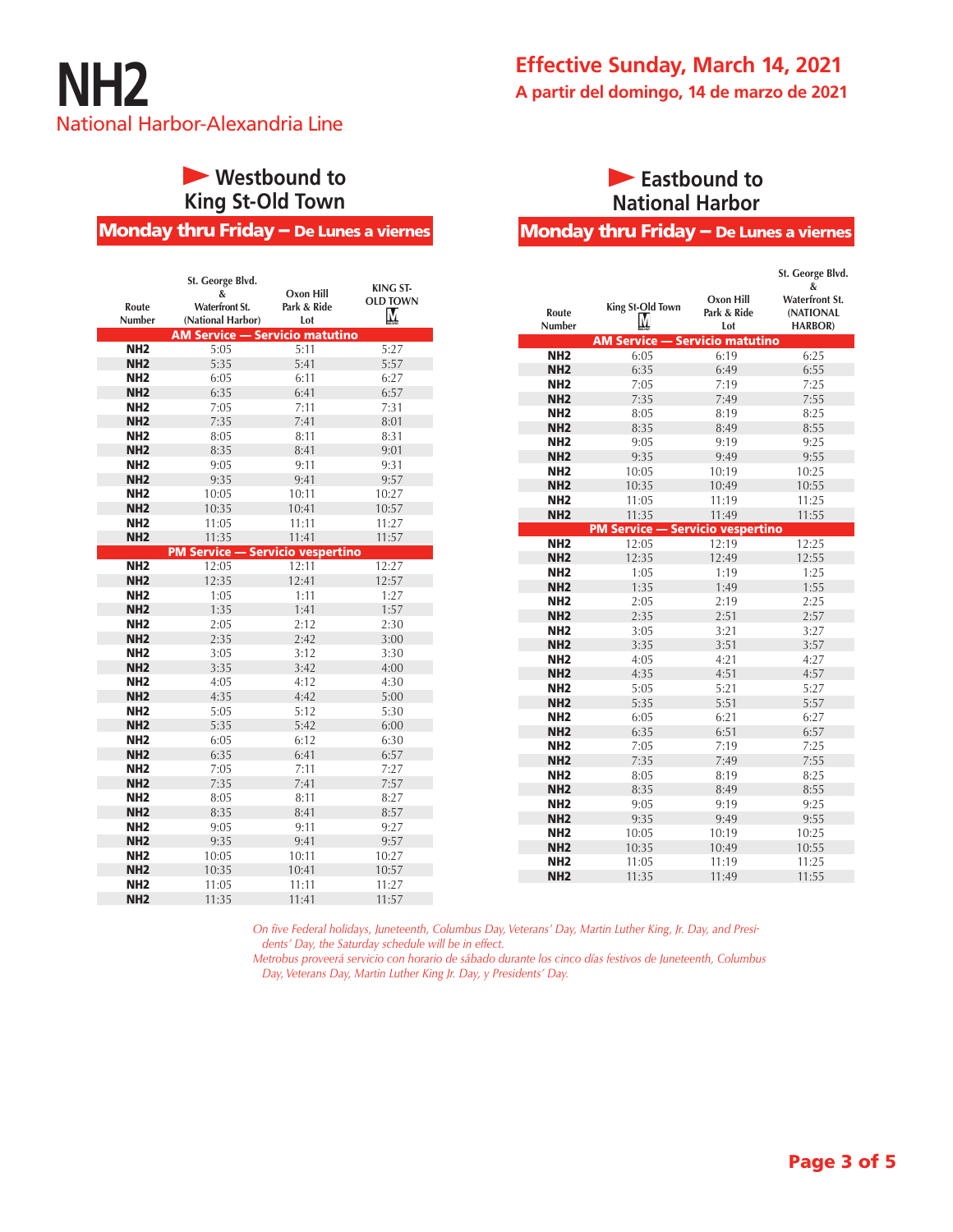

# **• Westbound to King St-Old Town**

### Saturday — Sábados

| Route<br>Number | St. George Blvd.<br>&<br><b>Waterfront St.</b><br>(National Harbor) | Oxon Hill<br>Park & Ride<br>Lot | <b>KING ST-</b><br><b>OLD TOWN</b><br>Μ |
|-----------------|---------------------------------------------------------------------|---------------------------------|-----------------------------------------|
|                 | <b>AM Service - Servicio matutino</b>                               |                                 |                                         |
| NH <sub>2</sub> | 5:05                                                                | 5:11                            | 5:27                                    |
| NH <sub>2</sub> | 5:35                                                                | 5:41                            | 5:57                                    |
| NH <sub>2</sub> | 6:05                                                                | 6:11                            | 6:27                                    |
| NH <sub>2</sub> | 6:35                                                                | 6:41                            | 6:57                                    |
| NH <sub>2</sub> | 7:05                                                                | 7:11                            | 7:27                                    |
| NH <sub>2</sub> | 7:35                                                                | 7:41                            | 7:57                                    |
| NH <sub>2</sub> | 8:05                                                                | 8:11                            | 8:27                                    |
| NH <sub>2</sub> | 8:35                                                                | 8:41                            | 8:57                                    |
| NH <sub>2</sub> | 9:05                                                                | 9:11                            | 9:27                                    |
| NH <sub>2</sub> | 9:35                                                                | 9:41                            | 9:57                                    |
| NH <sub>2</sub> | 10:05                                                               | 10:11                           | 10:27                                   |
| NH <sub>2</sub> | 10:35                                                               | 10:41                           | 10:57                                   |
| NH <sub>2</sub> | 11:05                                                               | 11:11                           | 11:27                                   |
| NH <sub>2</sub> | 11:35                                                               | 11:41                           | 11:57                                   |
|                 | <b>PM Service - Servicio vespertino</b>                             |                                 |                                         |
| NH <sub>2</sub> | 12:05                                                               | 12:11                           | 12:27                                   |
| NH <sub>2</sub> | 12:35                                                               | 12:41                           | 12:57                                   |
| NH <sub>2</sub> | 1:05                                                                | 1:11                            | 1:27                                    |
| NH <sub>2</sub> | 1:35                                                                | 1:41                            | 1:57                                    |
| NH <sub>2</sub> | 2:05                                                                | 2:12                            | 2:28                                    |
| NH <sub>2</sub> | 2:35                                                                | 2:42                            | 2:58                                    |
| NH <sub>2</sub> | 3:05                                                                | 3:12                            | 3:28                                    |
| NH <sub>2</sub> | 3:35                                                                | 3:42                            | 3:58                                    |
| NH <sub>2</sub> | 4:05                                                                | 4:12                            | 4:28                                    |
| NH <sub>2</sub> | 4:35                                                                | 4:42                            | 4:58                                    |
| NH <sub>2</sub> | 5:05                                                                | 5:12                            | 5:28                                    |
| NH <sub>2</sub> | 5:35                                                                | 5:42                            | 5:58                                    |
| NH <sub>2</sub> | 6:05                                                                | 6:12                            | 6:28                                    |
| NH <sub>2</sub> | 6:35                                                                | 6:41                            | 6:57                                    |
| NH <sub>2</sub> | 7:05                                                                | 7:11                            | 7:27                                    |
| NH <sub>2</sub> | 7:35                                                                | 7:41                            | 7:57                                    |
| NH <sub>2</sub> | 8:05                                                                | 8:11                            | 8:27                                    |
| NH <sub>2</sub> | 8:35                                                                | 8:41                            | 8:57                                    |
| NH <sub>2</sub> | 9:05                                                                | 9:11                            | 9:27                                    |
| NH <sub>2</sub> | 9:35                                                                | 9:41                            | 9:57                                    |
| NH <sub>2</sub> | 10:05                                                               | 10:11                           | 10:27                                   |
| NH <sub>2</sub> | 10:35                                                               | 10:41                           | 10:57                                   |
| NH <sub>2</sub> | 11:05                                                               | 11:11                           | 11:27                                   |
| NH <sub>2</sub> | 11:35                                                               | 11:41                           | 11:57                                   |

### Saturday — Sábados **Eastbound to National Harbor**

| x<br><b>Waterfront St.</b><br>Oxon Hill<br>King St-Old Town<br>Park & Ride<br>Route<br>(NATIONAL<br>М<br>Number<br><b>HARBOR)</b><br>Lot<br><b>AM Service - Servicio matutino</b><br>NH <sub>2</sub><br>6:19<br>6:25<br>6:05<br>NH <sub>2</sub><br>6:35<br>6:49<br>6:55<br>7:25<br>NH <sub>2</sub><br>7:05<br>7:19<br>7:55<br>NH <sub>2</sub><br>7:35<br>7:49<br>NH <sub>2</sub><br>8:25<br>8:05<br>8:19<br>NH <sub>2</sub><br>8:35<br>8:55<br>8:49<br>NH <sub>2</sub><br>9:19<br>9:05<br>9:25<br>NH <sub>2</sub><br>9:35<br>9:49<br>9:55<br>10:25<br>NH <sub>2</sub><br>10:05<br>10:19<br>NH <sub>2</sub><br>10:55<br>10:35<br>10:49<br>NH <sub>2</sub><br>11:19<br>11:25<br>11:05<br>NH <sub>2</sub><br>11:35<br>11:49<br>11:55<br><b>PM Service - Servicio vespertino</b><br>12:19<br>12:25<br>NH <sub>2</sub><br>12:05<br>NH <sub>2</sub><br>12:35<br>12:49<br>12:55<br>NH <sub>2</sub><br>1:19<br>1:25<br>1:05<br>NH <sub>2</sub><br>1:35<br>1:55<br>1:49<br>NH <sub>2</sub><br>2:25<br>2:05<br>2:19<br>NH <sub>2</sub><br>2:35<br>2:49<br>2:56<br>NH <sub>2</sub><br>3:05<br>3:19<br>3:26<br>NH <sub>2</sub><br>3:35<br>3:49<br>3:56<br>NH <sub>2</sub><br>4:05<br>4:19<br>4:26<br>NH <sub>2</sub><br>4:35<br>4:49<br>4:56<br>NH <sub>2</sub><br>5:19<br>5:05<br>5:26<br>NH <sub>2</sub><br>5:35<br>5:56<br>5:49<br>NH <sub>2</sub><br>6:05<br>6:19<br>6:26<br>NH <sub>2</sub><br>6:35<br>6:49<br>6:56<br>NH <sub>2</sub><br>7:25<br>7:05<br>7:19<br>NH <sub>2</sub><br>7:35<br>7:55<br>7:49<br>NH <sub>2</sub><br>8:19<br>8:25<br>8:05<br>NH <sub>2</sub><br>8:55<br>8:35<br>8:49<br>NH <sub>2</sub><br>9:19<br>9:25<br>9:05<br>NH <sub>2</sub><br>9:35<br>9:49<br>9:55<br>NH <sub>2</sub><br>10:25<br>10:05<br>10:19<br>NH <sub>2</sub><br>10:35<br>10:49<br>10:55<br>NH <sub>2</sub><br>11:19<br>11:25<br>11:05 |                 |       |       | St. George Blvd. |
|--------------------------------------------------------------------------------------------------------------------------------------------------------------------------------------------------------------------------------------------------------------------------------------------------------------------------------------------------------------------------------------------------------------------------------------------------------------------------------------------------------------------------------------------------------------------------------------------------------------------------------------------------------------------------------------------------------------------------------------------------------------------------------------------------------------------------------------------------------------------------------------------------------------------------------------------------------------------------------------------------------------------------------------------------------------------------------------------------------------------------------------------------------------------------------------------------------------------------------------------------------------------------------------------------------------------------------------------------------------------------------------------------------------------------------------------------------------------------------------------------------------------------------------------------------------------------------------------------------------------------------------------------------------------------------------------------------------------------------------------------------------------------------------------------------------------------|-----------------|-------|-------|------------------|
|                                                                                                                                                                                                                                                                                                                                                                                                                                                                                                                                                                                                                                                                                                                                                                                                                                                                                                                                                                                                                                                                                                                                                                                                                                                                                                                                                                                                                                                                                                                                                                                                                                                                                                                                                                                                                          |                 |       |       |                  |
|                                                                                                                                                                                                                                                                                                                                                                                                                                                                                                                                                                                                                                                                                                                                                                                                                                                                                                                                                                                                                                                                                                                                                                                                                                                                                                                                                                                                                                                                                                                                                                                                                                                                                                                                                                                                                          |                 |       |       |                  |
|                                                                                                                                                                                                                                                                                                                                                                                                                                                                                                                                                                                                                                                                                                                                                                                                                                                                                                                                                                                                                                                                                                                                                                                                                                                                                                                                                                                                                                                                                                                                                                                                                                                                                                                                                                                                                          |                 |       |       |                  |
|                                                                                                                                                                                                                                                                                                                                                                                                                                                                                                                                                                                                                                                                                                                                                                                                                                                                                                                                                                                                                                                                                                                                                                                                                                                                                                                                                                                                                                                                                                                                                                                                                                                                                                                                                                                                                          |                 |       |       |                  |
|                                                                                                                                                                                                                                                                                                                                                                                                                                                                                                                                                                                                                                                                                                                                                                                                                                                                                                                                                                                                                                                                                                                                                                                                                                                                                                                                                                                                                                                                                                                                                                                                                                                                                                                                                                                                                          |                 |       |       |                  |
|                                                                                                                                                                                                                                                                                                                                                                                                                                                                                                                                                                                                                                                                                                                                                                                                                                                                                                                                                                                                                                                                                                                                                                                                                                                                                                                                                                                                                                                                                                                                                                                                                                                                                                                                                                                                                          |                 |       |       |                  |
|                                                                                                                                                                                                                                                                                                                                                                                                                                                                                                                                                                                                                                                                                                                                                                                                                                                                                                                                                                                                                                                                                                                                                                                                                                                                                                                                                                                                                                                                                                                                                                                                                                                                                                                                                                                                                          |                 |       |       |                  |
|                                                                                                                                                                                                                                                                                                                                                                                                                                                                                                                                                                                                                                                                                                                                                                                                                                                                                                                                                                                                                                                                                                                                                                                                                                                                                                                                                                                                                                                                                                                                                                                                                                                                                                                                                                                                                          |                 |       |       |                  |
|                                                                                                                                                                                                                                                                                                                                                                                                                                                                                                                                                                                                                                                                                                                                                                                                                                                                                                                                                                                                                                                                                                                                                                                                                                                                                                                                                                                                                                                                                                                                                                                                                                                                                                                                                                                                                          |                 |       |       |                  |
|                                                                                                                                                                                                                                                                                                                                                                                                                                                                                                                                                                                                                                                                                                                                                                                                                                                                                                                                                                                                                                                                                                                                                                                                                                                                                                                                                                                                                                                                                                                                                                                                                                                                                                                                                                                                                          |                 |       |       |                  |
|                                                                                                                                                                                                                                                                                                                                                                                                                                                                                                                                                                                                                                                                                                                                                                                                                                                                                                                                                                                                                                                                                                                                                                                                                                                                                                                                                                                                                                                                                                                                                                                                                                                                                                                                                                                                                          |                 |       |       |                  |
|                                                                                                                                                                                                                                                                                                                                                                                                                                                                                                                                                                                                                                                                                                                                                                                                                                                                                                                                                                                                                                                                                                                                                                                                                                                                                                                                                                                                                                                                                                                                                                                                                                                                                                                                                                                                                          |                 |       |       |                  |
|                                                                                                                                                                                                                                                                                                                                                                                                                                                                                                                                                                                                                                                                                                                                                                                                                                                                                                                                                                                                                                                                                                                                                                                                                                                                                                                                                                                                                                                                                                                                                                                                                                                                                                                                                                                                                          |                 |       |       |                  |
|                                                                                                                                                                                                                                                                                                                                                                                                                                                                                                                                                                                                                                                                                                                                                                                                                                                                                                                                                                                                                                                                                                                                                                                                                                                                                                                                                                                                                                                                                                                                                                                                                                                                                                                                                                                                                          |                 |       |       |                  |
|                                                                                                                                                                                                                                                                                                                                                                                                                                                                                                                                                                                                                                                                                                                                                                                                                                                                                                                                                                                                                                                                                                                                                                                                                                                                                                                                                                                                                                                                                                                                                                                                                                                                                                                                                                                                                          |                 |       |       |                  |
|                                                                                                                                                                                                                                                                                                                                                                                                                                                                                                                                                                                                                                                                                                                                                                                                                                                                                                                                                                                                                                                                                                                                                                                                                                                                                                                                                                                                                                                                                                                                                                                                                                                                                                                                                                                                                          |                 |       |       |                  |
|                                                                                                                                                                                                                                                                                                                                                                                                                                                                                                                                                                                                                                                                                                                                                                                                                                                                                                                                                                                                                                                                                                                                                                                                                                                                                                                                                                                                                                                                                                                                                                                                                                                                                                                                                                                                                          |                 |       |       |                  |
|                                                                                                                                                                                                                                                                                                                                                                                                                                                                                                                                                                                                                                                                                                                                                                                                                                                                                                                                                                                                                                                                                                                                                                                                                                                                                                                                                                                                                                                                                                                                                                                                                                                                                                                                                                                                                          |                 |       |       |                  |
|                                                                                                                                                                                                                                                                                                                                                                                                                                                                                                                                                                                                                                                                                                                                                                                                                                                                                                                                                                                                                                                                                                                                                                                                                                                                                                                                                                                                                                                                                                                                                                                                                                                                                                                                                                                                                          |                 |       |       |                  |
|                                                                                                                                                                                                                                                                                                                                                                                                                                                                                                                                                                                                                                                                                                                                                                                                                                                                                                                                                                                                                                                                                                                                                                                                                                                                                                                                                                                                                                                                                                                                                                                                                                                                                                                                                                                                                          |                 |       |       |                  |
|                                                                                                                                                                                                                                                                                                                                                                                                                                                                                                                                                                                                                                                                                                                                                                                                                                                                                                                                                                                                                                                                                                                                                                                                                                                                                                                                                                                                                                                                                                                                                                                                                                                                                                                                                                                                                          |                 |       |       |                  |
|                                                                                                                                                                                                                                                                                                                                                                                                                                                                                                                                                                                                                                                                                                                                                                                                                                                                                                                                                                                                                                                                                                                                                                                                                                                                                                                                                                                                                                                                                                                                                                                                                                                                                                                                                                                                                          |                 |       |       |                  |
|                                                                                                                                                                                                                                                                                                                                                                                                                                                                                                                                                                                                                                                                                                                                                                                                                                                                                                                                                                                                                                                                                                                                                                                                                                                                                                                                                                                                                                                                                                                                                                                                                                                                                                                                                                                                                          |                 |       |       |                  |
|                                                                                                                                                                                                                                                                                                                                                                                                                                                                                                                                                                                                                                                                                                                                                                                                                                                                                                                                                                                                                                                                                                                                                                                                                                                                                                                                                                                                                                                                                                                                                                                                                                                                                                                                                                                                                          |                 |       |       |                  |
|                                                                                                                                                                                                                                                                                                                                                                                                                                                                                                                                                                                                                                                                                                                                                                                                                                                                                                                                                                                                                                                                                                                                                                                                                                                                                                                                                                                                                                                                                                                                                                                                                                                                                                                                                                                                                          |                 |       |       |                  |
|                                                                                                                                                                                                                                                                                                                                                                                                                                                                                                                                                                                                                                                                                                                                                                                                                                                                                                                                                                                                                                                                                                                                                                                                                                                                                                                                                                                                                                                                                                                                                                                                                                                                                                                                                                                                                          |                 |       |       |                  |
|                                                                                                                                                                                                                                                                                                                                                                                                                                                                                                                                                                                                                                                                                                                                                                                                                                                                                                                                                                                                                                                                                                                                                                                                                                                                                                                                                                                                                                                                                                                                                                                                                                                                                                                                                                                                                          |                 |       |       |                  |
|                                                                                                                                                                                                                                                                                                                                                                                                                                                                                                                                                                                                                                                                                                                                                                                                                                                                                                                                                                                                                                                                                                                                                                                                                                                                                                                                                                                                                                                                                                                                                                                                                                                                                                                                                                                                                          |                 |       |       |                  |
|                                                                                                                                                                                                                                                                                                                                                                                                                                                                                                                                                                                                                                                                                                                                                                                                                                                                                                                                                                                                                                                                                                                                                                                                                                                                                                                                                                                                                                                                                                                                                                                                                                                                                                                                                                                                                          |                 |       |       |                  |
|                                                                                                                                                                                                                                                                                                                                                                                                                                                                                                                                                                                                                                                                                                                                                                                                                                                                                                                                                                                                                                                                                                                                                                                                                                                                                                                                                                                                                                                                                                                                                                                                                                                                                                                                                                                                                          |                 |       |       |                  |
|                                                                                                                                                                                                                                                                                                                                                                                                                                                                                                                                                                                                                                                                                                                                                                                                                                                                                                                                                                                                                                                                                                                                                                                                                                                                                                                                                                                                                                                                                                                                                                                                                                                                                                                                                                                                                          |                 |       |       |                  |
|                                                                                                                                                                                                                                                                                                                                                                                                                                                                                                                                                                                                                                                                                                                                                                                                                                                                                                                                                                                                                                                                                                                                                                                                                                                                                                                                                                                                                                                                                                                                                                                                                                                                                                                                                                                                                          |                 |       |       |                  |
|                                                                                                                                                                                                                                                                                                                                                                                                                                                                                                                                                                                                                                                                                                                                                                                                                                                                                                                                                                                                                                                                                                                                                                                                                                                                                                                                                                                                                                                                                                                                                                                                                                                                                                                                                                                                                          |                 |       |       |                  |
|                                                                                                                                                                                                                                                                                                                                                                                                                                                                                                                                                                                                                                                                                                                                                                                                                                                                                                                                                                                                                                                                                                                                                                                                                                                                                                                                                                                                                                                                                                                                                                                                                                                                                                                                                                                                                          |                 |       |       |                  |
|                                                                                                                                                                                                                                                                                                                                                                                                                                                                                                                                                                                                                                                                                                                                                                                                                                                                                                                                                                                                                                                                                                                                                                                                                                                                                                                                                                                                                                                                                                                                                                                                                                                                                                                                                                                                                          |                 |       |       |                  |
|                                                                                                                                                                                                                                                                                                                                                                                                                                                                                                                                                                                                                                                                                                                                                                                                                                                                                                                                                                                                                                                                                                                                                                                                                                                                                                                                                                                                                                                                                                                                                                                                                                                                                                                                                                                                                          |                 |       |       |                  |
|                                                                                                                                                                                                                                                                                                                                                                                                                                                                                                                                                                                                                                                                                                                                                                                                                                                                                                                                                                                                                                                                                                                                                                                                                                                                                                                                                                                                                                                                                                                                                                                                                                                                                                                                                                                                                          |                 |       |       |                  |
|                                                                                                                                                                                                                                                                                                                                                                                                                                                                                                                                                                                                                                                                                                                                                                                                                                                                                                                                                                                                                                                                                                                                                                                                                                                                                                                                                                                                                                                                                                                                                                                                                                                                                                                                                                                                                          |                 |       |       |                  |
|                                                                                                                                                                                                                                                                                                                                                                                                                                                                                                                                                                                                                                                                                                                                                                                                                                                                                                                                                                                                                                                                                                                                                                                                                                                                                                                                                                                                                                                                                                                                                                                                                                                                                                                                                                                                                          | NH <sub>2</sub> | 11:35 | 11:49 | 11:55            |